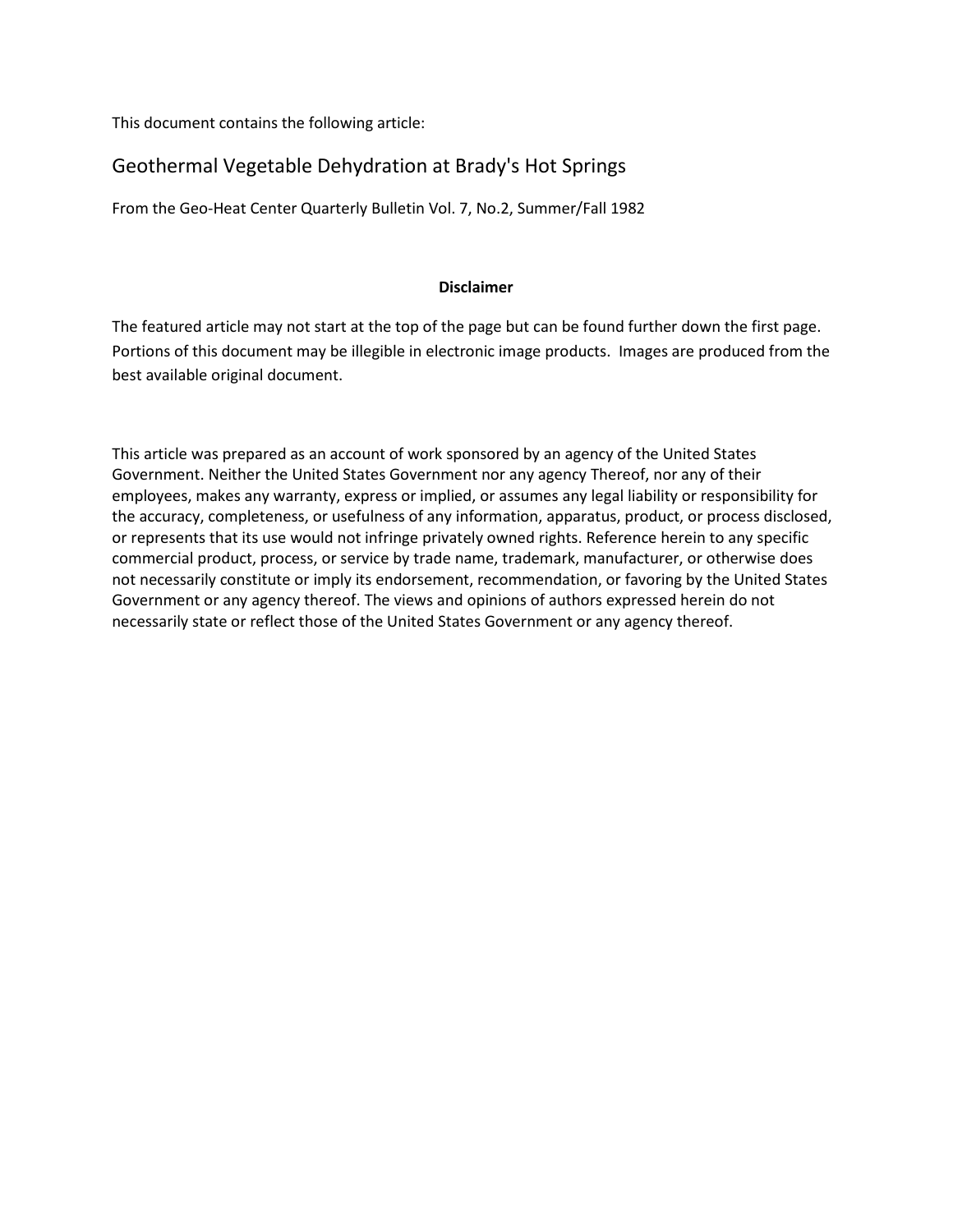# **GEOTHERMAL VEGETABLE DEHYDRATION AT BRADY'S HOT SPRINGS**

### A number of hot springs, located about 80 kilometers (km) [50 miles (mi)] east of Reno along Interstate 80, were referred to as "The Spring of False Hope" by early travelers. The animals of these early wagon trains coming across the vast waste lands would smell the moisture, but, upon reaching the springs, found the water boiling. These springs have also been referred to as Hot Springs, Brady's, Springer's, or Fernley Hot Springs and are the Emigrant Springs of the Forty-Mile Desert.

In 1885, I. C. Russell of the U.S. Geological Survey (USGS) reported that hot boiling water issued from a number of springs and, when these became clogged by precipitation, the steam escaped from the narrow vents with a hissing and roaring sound. During this same period there was an unsuccessful attempt to separate boric acid from the waters. Later, hot water was used in a bathhouse and swimming pool which were located at a service station along the then U.S. Highway 40. concrete pool, built in 1929, is all that remains today. The pool was apparently supplied by hot water directly from the springs. The hot springs do not flow at the surface today.

Prior to the drilling of geothermal wells in the late 1950's and early 1960's, the estimated spring flow was about 1.3

## **By John W. Lund**

liters per second (1/s) [21 gallons per minute (gpm)]. The withdrawal of water during drilling may have caused the springs to cease flowing on the surface and now the present water level is 6 meters (m) [20 feet (ft)] below the surface. The original springs had a temperature of 82°C (180°F). Along with the Beowawe Geyser area, they have the highest steam-well temperatures in Nevada.

Twelve major geothermal wells have been drilled at the hot springs area over the past 25 years, ranging in depth from 104 to 2225 m (340 to 7,300 ft), with temperatures up to 214°C (418°F). In 1959, due to fluid escaping through the encased portions of a well into a fault zone, steam spread along a 4.6-km (3-mi) portion of the main north-south fault.

The geothermal waters at Brady's are of the sodium chloride type, with the total dissolved solids reported to be over 2,400 ppm. Calcite is reported to form rapidly in the well bores during flow, requiring reaming after a short period of time. The amount of scaling appears to decrease with time.

In 1978, Geothermal Food Processors, Inc., of Reno, Nevada, started construction of a geothermal food dehydration plant. Marvin Dommer, Ray Nash, and B. C. McCabe, Jr. were the original developers, and Magma Power Company the owners of the resource. A well located 396 m (1,300 ft) from the plant and supplying about 132°C (270°F) fluid was used in the plant.

#### **14 GHC QUARTERLY BULLETIN, SUMMER/FALL 1982**

<sup>\*</sup>Associate Director, Geo-Heat Center, Oregon Institute of Technology, Klamath Falls, Oregon 97601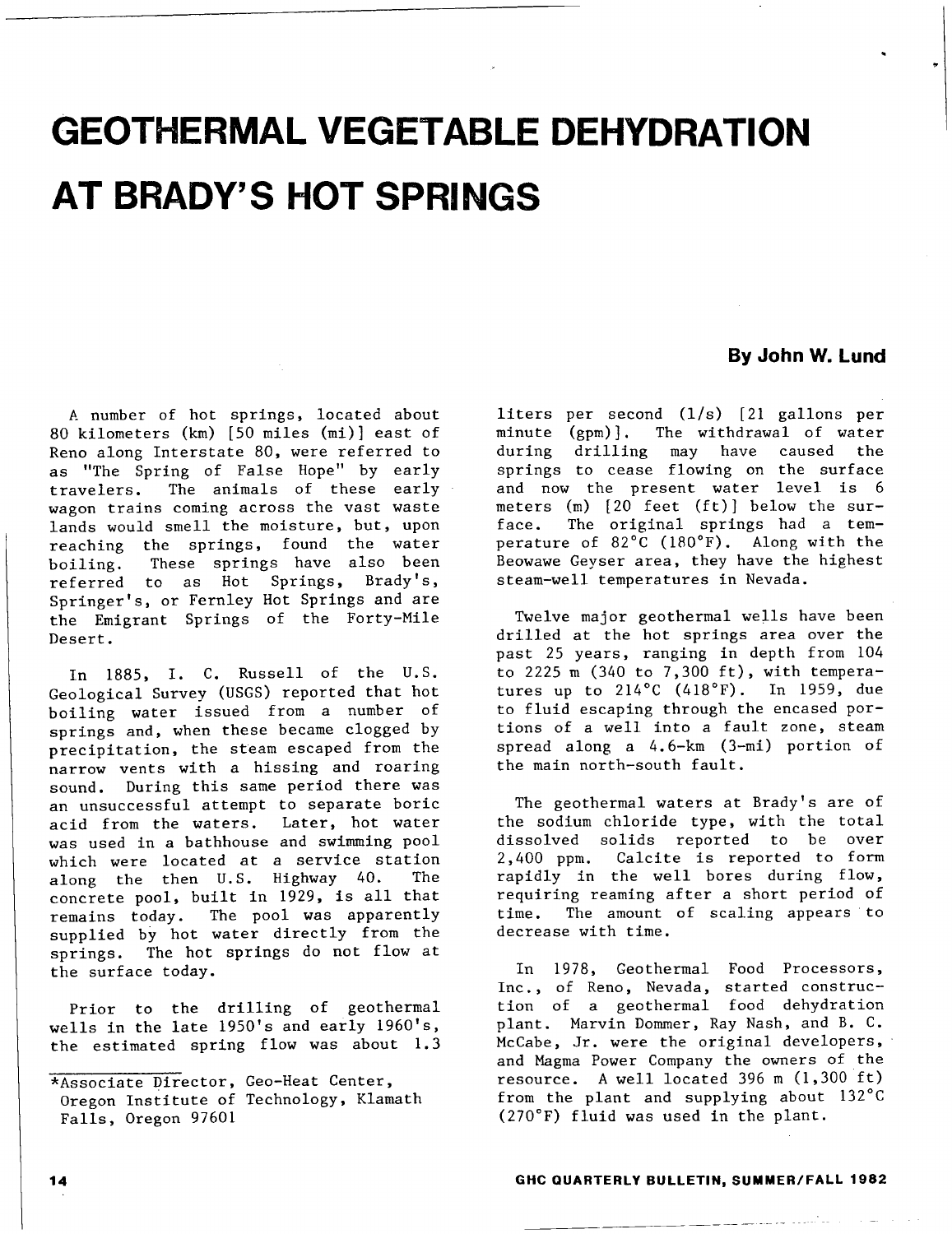Funding for the plant was made available in part by means of a \$3.5 million private loan guaranteed by the U.S. Department of Energy (USDOE) under the provision of the Geothermal Loan Guarantee Program. In 1979, the long-term debt was refinanced by Geothermal Energy Corporation under the direction of Paul Rodzianko of New York City. The vegetable dehydration plant started operations in mid-1979. The plant supplies dehydrated onions to Gilroy<br>Food Company of California. In early Food Company of California. 1982, the plant was purchased by Foremost-McKesson, Inc. The finished product is now being shipped to Foremost-Gentry of Gilroy, California.



Figure 1. Vegetable Dehydration Plant of Brady Hot Springs

This plant is the first U.S. vegetable dehydration plant to utilize geothermal energy. The facility is housed in a 12 by 183-m (40- by 600-ft) building. An insulated pipeline supplies super heated geothermal water used to heat air circulated through a large Proctor & Schwartz model SCF 3-stage dehydrator. The hot water is pumped in succession through eight individual heating coils to provide heated air at decreasing temperature to the three main drying stages of the dehydrator. Double-filtered air is forced through the heating coils by powerful fans and passes through the bed of sliced onions on the conveyor in alternate up and down directions. After each pass, the moisture-laden air is exhausted.





The three-staged dryer is  $58 \text{ m}$  (190 ft) long with a 3.8-m (12.5-ft) wide stainless steel conveyor belt. The dehydrator consists of three main stages: A, B, and C. The "A" stage contains five compartments using circulating air temperatures of around 88°C (190°F). The next stage, or "B" stage, has two compartments using air temperatures from 77 $^{\circ}$  to 68 $^{\circ}$ C (170 $^{\circ}$  to 155°F). The "C" stage has three compartments and uses successively lower temperatures down to 49°C (120°F).



Figure 3. Fan Coil and Controls of Geothermal Dehydrator

The steps involved in the production and processing of onions for dehydration are